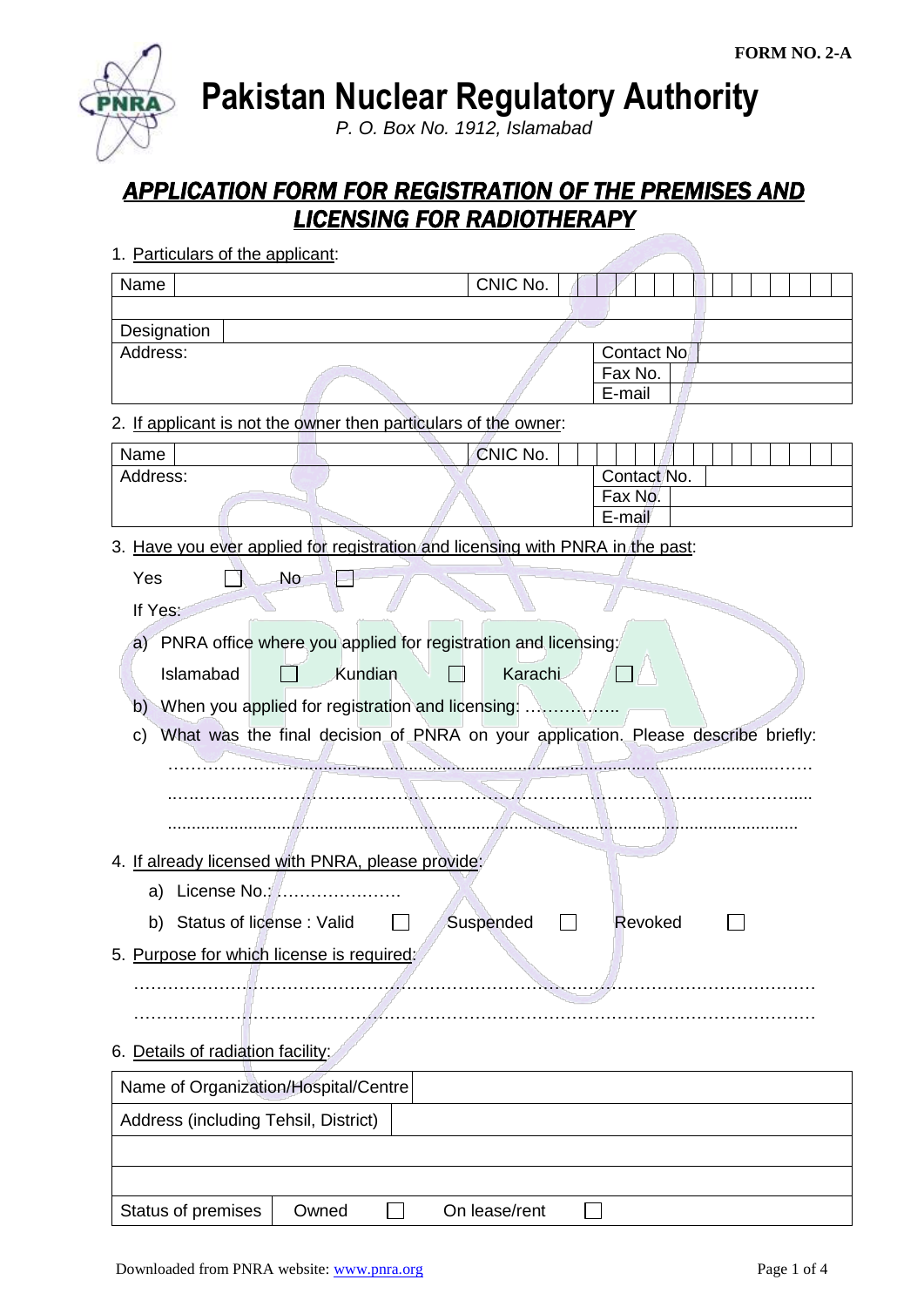- 7. Specifications of Radioactive Material/Radiation Generator:
	- a) Radioactive Material (Teletherapy/Brachytherapy Source)

| Radionuclide(s) | Source<br>ID. No. | Model<br>No. | Manufacturer | Initial<br>Activity<br>with Date | Present<br>Activity<br>with Date | Country of<br>Origin | Physical<br>Form |
|-----------------|-------------------|--------------|--------------|----------------------------------|----------------------------------|----------------------|------------------|
|                 |                   |              |              |                                  |                                  |                      |                  |
|                 |                   |              |              |                                  |                                  |                      |                  |
|                 |                   |              |              |                                  |                                  |                      |                  |
|                 |                   |              |              |                                  |                                  |                      |                  |
|                 |                   |              |              |                                  |                                  |                      |                  |

## b) Radiation Generator (LINAC, X-ray/CT Simulator etc.)

| Apparatus<br>Type | Sr./ID. No. | Model No.   Manufacturer | Maximum Voltage of<br><b>Radiation Apparatus</b> | Country of<br>Origin |
|-------------------|-------------|--------------------------|--------------------------------------------------|----------------------|
|                   |             |                          |                                                  |                      |
|                   |             |                          |                                                  |                      |
|                   |             |                          |                                                  |                      |
|                   |             |                          |                                                  |                      |
|                   |             |                          |                                                  |                      |

8. Particulars of Radiation Oncologist(s)/Medical Physicist(s)/Radiation Protection Officer(s) /Radiation Technologist(s) etc.:

| Name | Designation   CNIC No. | Age | Qualification | Experience/Training |
|------|------------------------|-----|---------------|---------------------|
|      |                        |     |               |                     |
|      |                        |     |               |                     |
|      |                        |     |               |                     |
|      |                        |     |               |                     |
|      |                        |     |               |                     |

9. Details of available Personal Protective Equipment (PPE):

…...........................................................................................................................................

10. Arrangements for safe and secure storage of radioactive source(s):

………………………………………………………………………………………………………..

………………………………………………………………………………………………………..

- …...........................................................................................................................................
- 11. Management of Disused Sealed Radioactive Sources (DSRS)/Radioactive Waste:

……………………………………………………………………………………………………….

- …..........................................................................................................................................
- 12. Arrangements for personal dose monitoring:
	- a) Type of Dosimeter (Film/TLD etc.): ....................................................................
	- b) Dosimetry Service Provider Name: ....................................................................
	- c) Frequency of Dosimeter Exchange for Dose Assessment: ................................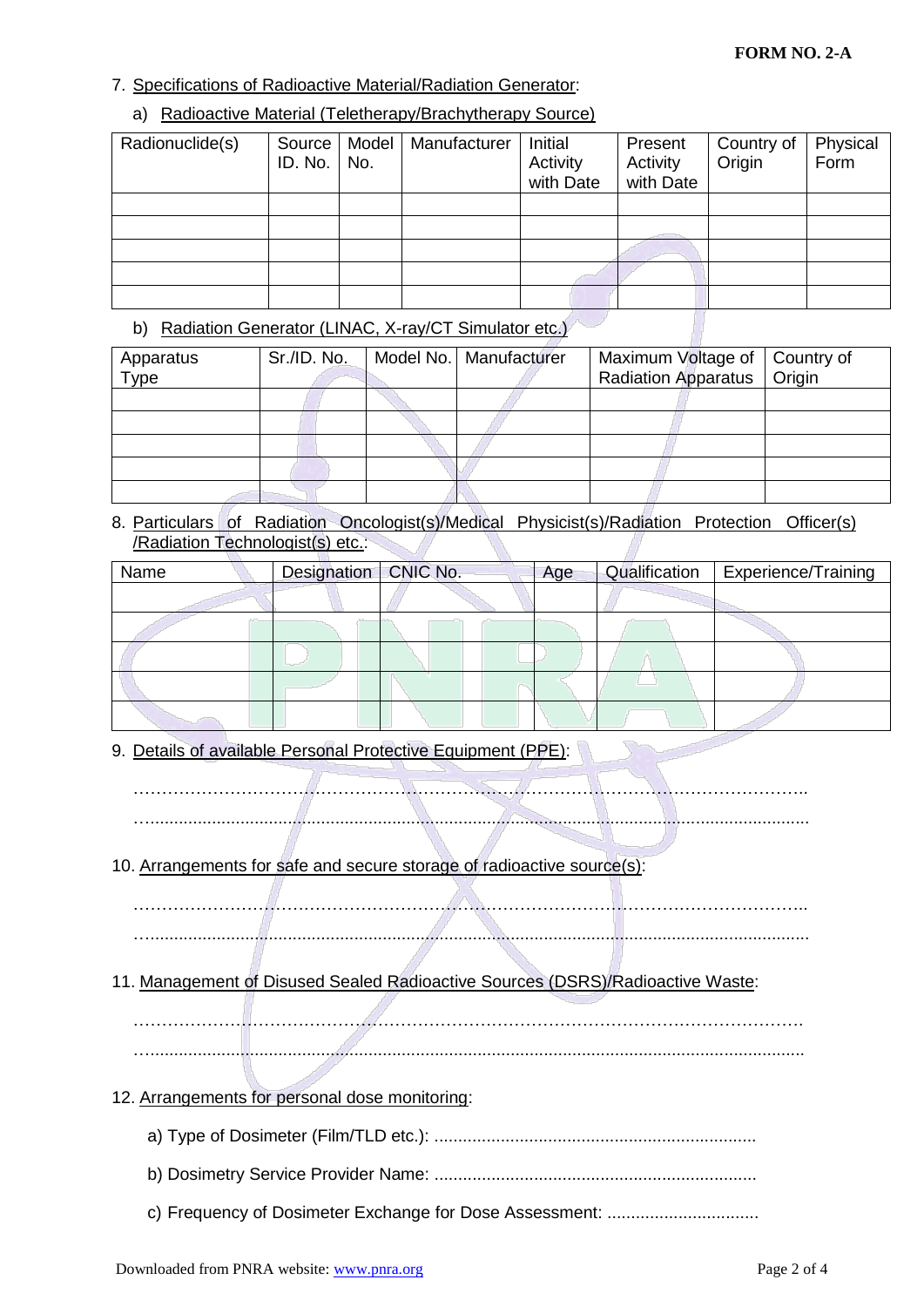## 13. Radiation monitoring equipment:

| Type of<br>Instrument | Sr./ID.<br>No. | Model<br>No. | Manufacturer | Radiation<br>Detected | Energy &<br>Dose<br>Range | Purpose<br>of<br>Monitoring | Date of<br>Calibration |
|-----------------------|----------------|--------------|--------------|-----------------------|---------------------------|-----------------------------|------------------------|
|                       |                |              |              |                       |                           |                             |                        |
|                       |                |              |              |                       |                           |                             |                        |
|                       |                |              |              |                       |                           |                             |                        |
|                       |                |              |              |                       |                           |                             |                        |

## 14. License Fee Information:

a) License fee may be submitted via **Askari Bank** (All branches). The Askari bank challan may be obtained from respective Regional Directorate or may be downloaded from:<https://www.pnra.org/bankChalan.asp>

OR

b) License fee may be submitted via Pay Order/Bank Draft in favor of **"Director Finance PNRA, Islamabad".** In this case, please provide the following details:

I, hereby, affirm that all the particulars given above are correct to the best of my knowledge and belief and I undertake to abide by the provisions of PNRA Ordinance - 2001, Regulations for the Licensing of Radiation Facility (ies) other than Nuclear Installation(s) - PAK/908, all other applicable PNRA Regulations, imposed license conditions and directives issued by the Authority from time to time including any guidelines or amendments/revisions issued thereto.

| Signature of the Owner: | Signature of the Applicant: |  |
|-------------------------|-----------------------------|--|
| Dated:                  | Dated:                      |  |
|                         |                             |  |

Seal of Office:

 $\mathcal{L}_\text{max}$  , where  $\mathcal{L}_\text{max}$  and  $\mathcal{L}_\text{max}$  $\mathbb{R}$  and  $\mathbb{R}$  are the set of the set of the set of the set of the set of the set of the set of the set of the set of the set of the set of the set of the set of the set of the set of the set of the set of the set

Please check the following documents are attached/submitted:

- i. Copy of CNIC of Applicant No. 2012 11: No. 2013 ii. Copy of CNIC of Owner (if applicant is not the owner)  $Yes$  No iii. Copy of CNIC(s) of all Radiation Worker(s)  $Yes$  No iv. Copy of Ownership/Lease Documents  $Yes \tNos$  No v. Safety Analysis Report (SAR) Yes No vi. Radiation Protection Program (RPP)  $Yes \tNos$  No vii. Radiation Emergency Plan (REP) No No No No viii. Physical Protection Plan (PPP) (if applicable) Yes No ix. Quality Assurance Program  $(QAP)$   $Yes \tN$  No x. Initial Decommissioning Plan (If applicable) Yes No xi. Experience/Training Certificate(s) of Radiation Worker(s)  $Yes$  No
- xii. Pay Order/Bank Draft/Copy of Bank Challan  $Y$ es  $\Box$  No